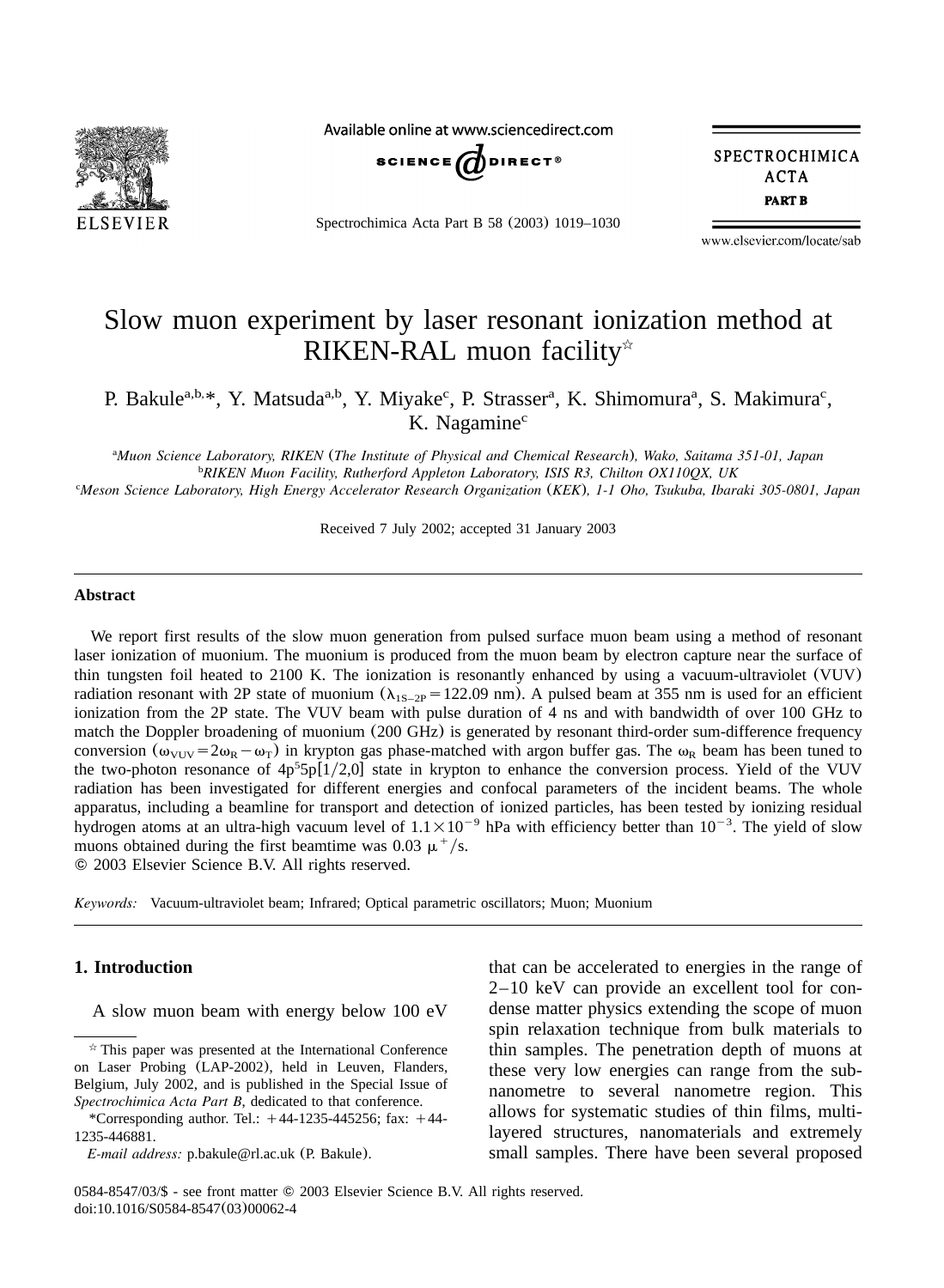methods of slow muon generation  $[1]$  $[1]$  $[1]$ . In terms of the beam intensity, the muon moderation technique developed at PSI has been so far the most suc- $\text{cessful}$  [[2](#page-10-0)]. This technique produces polarized muons with energies below 30 eV, with a broad peak centered at 15 eV. An alternative method we are investigating potentially produces muons with energy as low as 0.2 eV (ultra-slow muons). The method is based on the laser ionization of muonium atoms  $(\mu^+e^-)$  in ultra-high vacuum. The muonium can be produced with high conversion efficiency  $(1-4\%)$  by stopping high energy, 4 MeV surface muon beam in thin tungsten foil heated to  $2100 \text{ K}$  [[3](#page-10-0)]. The muonium is formed by electron capture near the surface of the hot foil. The muonium atoms can then escape to the vacu-

um with thermal velocity. Using a pulsed Lyman- $\alpha$  (122 nm) laser system the muonium is resonantly excited from 1S ground state to 2P state and subsequently photoionized with a 355 nm laser beam. The ultra-slow muons are then extracted and accelerated in a static electric field. The method of muonium ionization was first successfully tested at the pulsed proton beamline at Meson Science laboratory of the High Energy Accelerator Research Organization (KEK) in Japan [[4](#page-10-0)]. The thermal muonium was produced directly in the 500 MeV proton beam from a composite target consisting of boron nitride pion production target and a heated tungsten foil. However, there are serious technical issues associated with the radiation in the primary proton beamline limiting more systematic study of optimum conditions for the muonium production. We have therefore decided to take advantage of a high intensity pulsed surface muon source available at RIKEN-RAL beamline at ISIS facility of Rutherford Appleton Laboratory, UK. A new experimental setup consisting of a laser system for muonium ionization operating with a repetition rate of 25 Hz, a muonium production target, and an ultraslow muon beamline was installed at Port 3 of RIKEN-RAL facility, where  $5\times10^5$  surface  $muons/s$  are available in a beam pulsed at 50 Hz and with a pulse duration of 80 ns  $[5]$  $[5]$  $[5]$ . In this progress report we are presenting the details of our laser system and first results of the ultra-slow muon generation at RIKEN-RAL.

The muonium ionization efficiency is currently limited by the availability of sufficiently intense Lyman- $\alpha$  source. The 1S–2P transition is strongly allowed electric dipole transition with saturation intensity of only 2.3  $W/cm<sup>2</sup>$  over a natural linewidth of 0.1 GHz. Considering the Doppler width of the thermal muonium of 200 GHz, Lyman- $\alpha$ intensity of 4.6 kW/cm<sup>2</sup> is required to excite  $25\%$ of the ground state muonium to the 2P state. Thus, for a typical laser pulse duration of 4 ns and the muonium cloud cross-section of several square centimeters, Lyman- $\alpha$  pulse energies of approximately  $10-100 \mu J$  are required. Historically, the most commonly used method for generation in the vacuum-ultraviolet (VUV) region is the third harmonic generation (THG) in rare gasses. In general, however, the conversion efficiency of THG is relatively low because of the small value of the non-linear susceptibility for laser frequencies far from any resonance. Resonantly enhanced schemes, such as the sum-difference frequency mixing process, have conversion efficiencies that are several orders of magnitude higher  $[6,7]$  $[6,7]$  $[6,7]$ . The sum-difference frequency mixing process is illustrated in [Fig. 1,](#page-2-0) where VUV is generated in a fourwave mixing process involving two photons at  $\lambda_R$  = 212.55 nm tuned to the two photon resonance of  $4p^55p[1/2, 0]$  state of Kr and a third photon of tunable wavelength in the infrared (IR) region. Tuning of the IR laser to  $\lambda_T = 820.9$  nm or  $\lambda_T =$ 845.3 nm results in the generation of Lyman- $\alpha$  for muonium or hydrogen, respectively. Using this scheme it is possible to generate VUV with large bandwidth using IR laser with large bandwidth that is matched to the 200 GHz doppler width of the thermal muonium produced from the hot tungsten foil. Recently, VUV pulse energies as high as  $7 \mu J$  at frequencies near Lyman- $\alpha$  were generated using the sum-difference frequency mixing process utilizing the two photon enhancement at 193 nm (resonant with  $4p^56p[3/2,2]$  state) in Kr gas [[8](#page-10-0)]. One of the major loss mechanisms in this process is photoionization of the excited Kr state by a third 193 nm photon or by the generated VUV photon. Since the photoionization rate from the  $4p^55p[1/$ 2, 0] state is lower than from  $4p^56p[3/2,2]$  state it is preferable to use 212.55 nm radiation for the resonant enhancement in Kr  $[9,7]$  $[9,7]$  $[9,7]$ .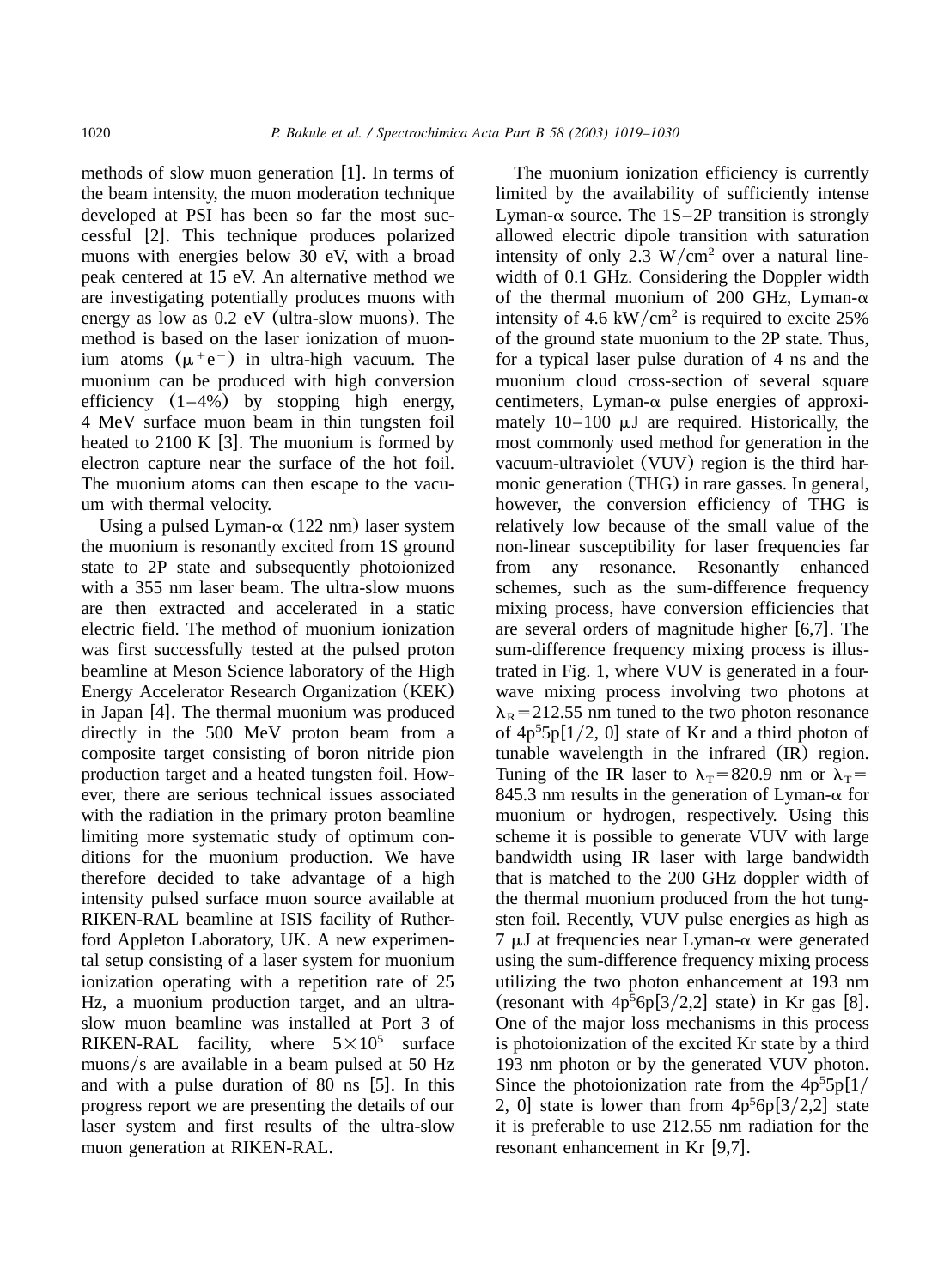<span id="page-2-0"></span>

Fig. 1. Schematic diagram of resonantly enhanced sum-difference mixing process in Kr used to generate Lyman- $\alpha$  radiation for muonium and hydrogen.

### **2. Experimental setup**

Owing to the short lifetime of 2P state of muonium (1.6 ns) and the nature of the frequency mixing process in Kr all lasers have to be synchronized to 1 ns accuracy. To achieve this level of accuracy the laser system is based on optical parametric oscillators (OPO) that have no intrinsic build-up time and are pumped by Nd:YAG lasers that have the build-up time jitter at only 1 ns level. The pumping Nd:YAG lasers are triggered in two stages. First, the flashlamps are triggered approximately 300  $\mu$ s in advance of the ISIS muon pulse by delayed trigger from the previous muon pulse. The Q-switched pulses of the individual Nd:YAG lasers are then triggered to better than 1 ns accuracy from the current muon pulse. Flashlamp and Q-switch delays of the individual lasers are computer controlled and are independently adjusted to optimize the laser performance and timing relative to the muon pulse. In this way, the pulses of individuallasers can be synchronized to 1 ns accuracy with respect to each other as well as to the current muon pulse.

High power solid state lasers operating at high repetition rates suffer from poor beam quality due to high thermal load on the active medium, leading to stress induced birefringence and strong thermal lensing. This currently places a limit on the repetition rate of our laser system that is operating at only 25 Hz repetition rate, i.e. synchronized with only every second muon pulse.

A schematic diagram of our laser system is shown in [Fig. 2.](#page-3-0) It consists of single-longitudinal mode (SLM) OPO oscillator with two-multipass Ti-sapphire amplifiers (Continuum Mirage 800) pumped by a frequency doubled, diode injection seeded, SLM Nd:YAG laser (Continuum Powerlite 9000). The Mirage 800 laser is tunable near 850 nm with bandwidth below 1 GHz and is producing output energies of  $30-40$  mJ/pulse. The output beam is further amplified in a 4-pass Ti:sapphire amplifier, longitudinally pumped by 650 mJ pulses from a frequency doubled Nd:YAG laser (Continuum Powerlite 9000), giving output energies of 150–200 mJ at 850 nm. After frequency doubling in a 7 mm long  $\beta$ -barium borate (BBO) crystal, pulse energies of up to 70 mJ at 425 nm are obtained. The wavelength of the 425 nm beam is monitored by a pulsed wavemeter (Burleigh WA-4500). The beam is then expanded with a telescope and split with a  $50/50$  beamsplitter before further frequency doubling in 5 mm long BBO crystals to 212.55 nm. The reason for this is twofold. Firstly, by reducing the incident energy, the heating effects caused by both linear absorption and non-linear absorption of 212.55 nm in BBO are reduced. This allows us to maintain the phase-matching condition over the cross-section of the beam. Secondly, two VUV beams can be generated independently in the Kr cell, where we also observed a strong saturation of the conversion process. As much as 6 mJ/pulse with pulse duration of 4 ns at  $212.55$ nm can be generated in each beam.

A broadband OPO laser coupled with an optical parametric amplifier (Continuum Mirage 3000) based on KTP is employed to generate the difference frequency between the excited  $4p^55p[1/2, 0]$ state of Kr and the required Lyman- $\alpha$  frequency. The output is tunable from 815 to 855 nm allowing to generate Lyman- $\alpha$  for muonium, hydrogen and deuterium. The Mirage3000 laser is optically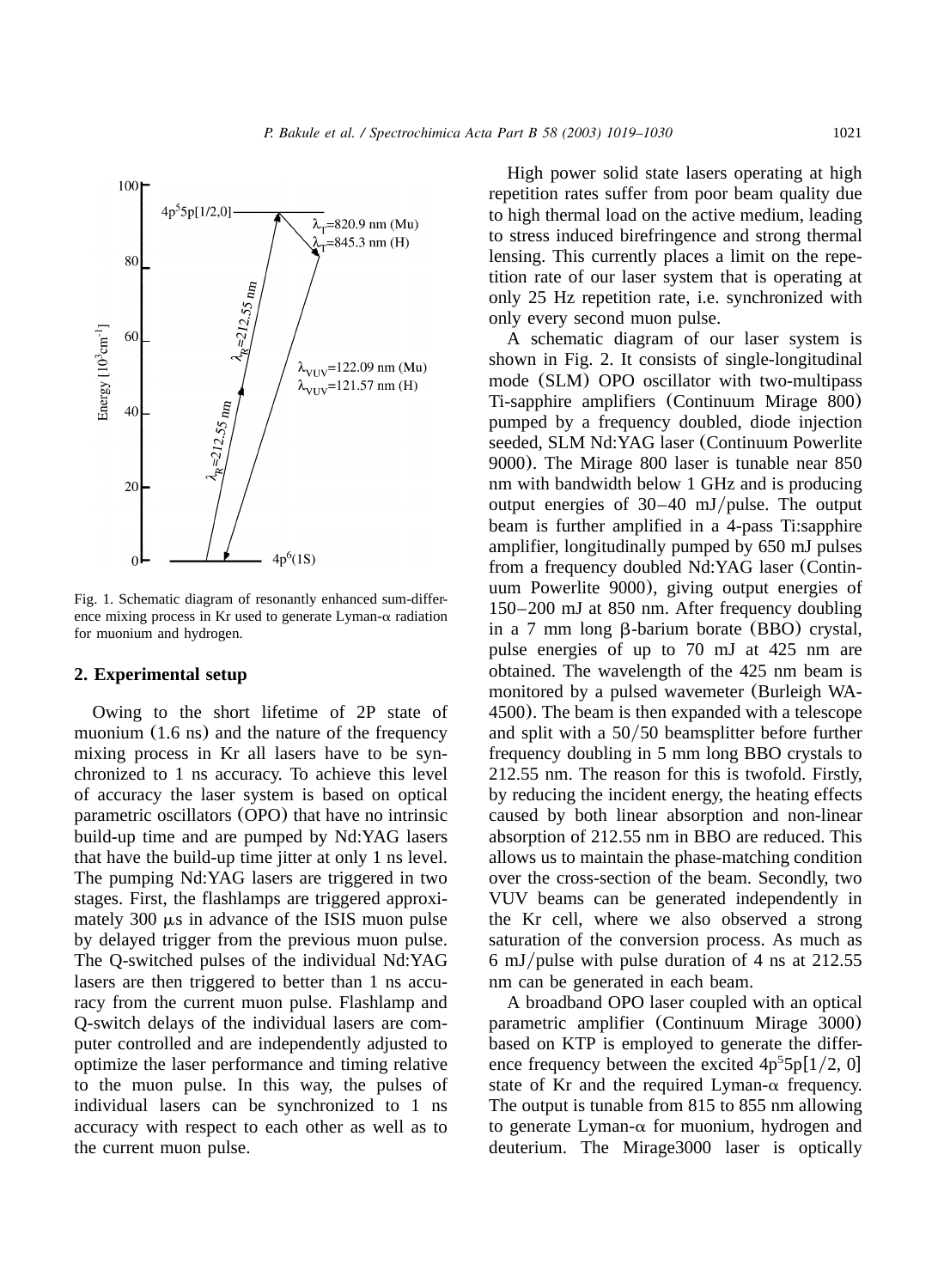<span id="page-3-0"></span>

Fig. 2. Schematic diagram of the laser system. Certain elements such as telescopes and waveplates are for simplicity omitted from the diagram.

pumped by a frequency doubled Nd:YAG laser (Continuum Powerlite 7000). The resonator length of the OPO, the KDP crystal length as well as the focusing of the pump beam were optimized to generate the broad bandwidth output required for the efficient muonium ionization. The bandwidth, as measured by the Burleigh WA-4500 pulsed wavemeter, is typically 160 GHz (FWHM). The output pulse energy over the tuning range of the laser is typically 20 mJ with pulse duration of 12 ns.

Another frequency tripled Nd:YAG laser is used to generate 80 mJ pulses with 10 ns duration at 355 nm required for ionization of muonium from the 2P state.

The optical arrangement used for the generation of VUV radiation is shown in [Fig. 3](#page-4-0) together with the interaction area in front of the hot tungsten target. Two pairs of 212.55 nm and IR beams were used in some of our measurements to generate two VUV beams separated vertically by 20 mm. For simplicity only one beam is shown in [Fig. 3.](#page-4-0) The 212.55 nm and IR beams are focussed separately to the 300 mm long Kr cell by 500 mm focal length lenses and combined collinearly by a dichroic mirror. The generated VUV beam is collimated in the horizontal plane by  $f = 125$  mm

 $MgF<sub>2</sub>$  cylindrical plano-convex lens separating the Kr cell from the ultra-high vacuum in the target chamber of the slow muon beamline. The relative intensity of the generated VUV is monitored by measuring a photoionization current in an NO gas cell (at a pressure of  $6.5$  hPa) [[11](#page-10-0)]. The muonium (or hydrogen) atoms excited by the Lyman- $\alpha$ beam to the 2P state are ionized by the pulsed 355 nm beam. This beam is introduced at an angle from the Lyman- $\alpha$  beam and retro-reflected at a small angle from the normal incidence to increase the interaction volume in front of the target. The total volume in front of the target defined by the overlap between the VUV and the 355 nm beam is estimated to be approximately  $4 \text{ cm}^3$ . A remotely controlled mirror with high reflectivity at 122 nm located in front of the NO cell can be used to retro-reflect the VUV beam(s).

Two stainless steel plates that can be translated in the horizontal and vertical direction, respectively, are mounted in front of the NO cell detector to determine the position and size of the VUV beam using the knife-edge method.

The surface muon beam with a flux of  $5\times10^5$  $\mu^+$ /s enters the apparatus through a 50  $\mu$ m thick stainless steel foil that is shielded from the high temperature tungsten target by a  $25 \mu m$  thick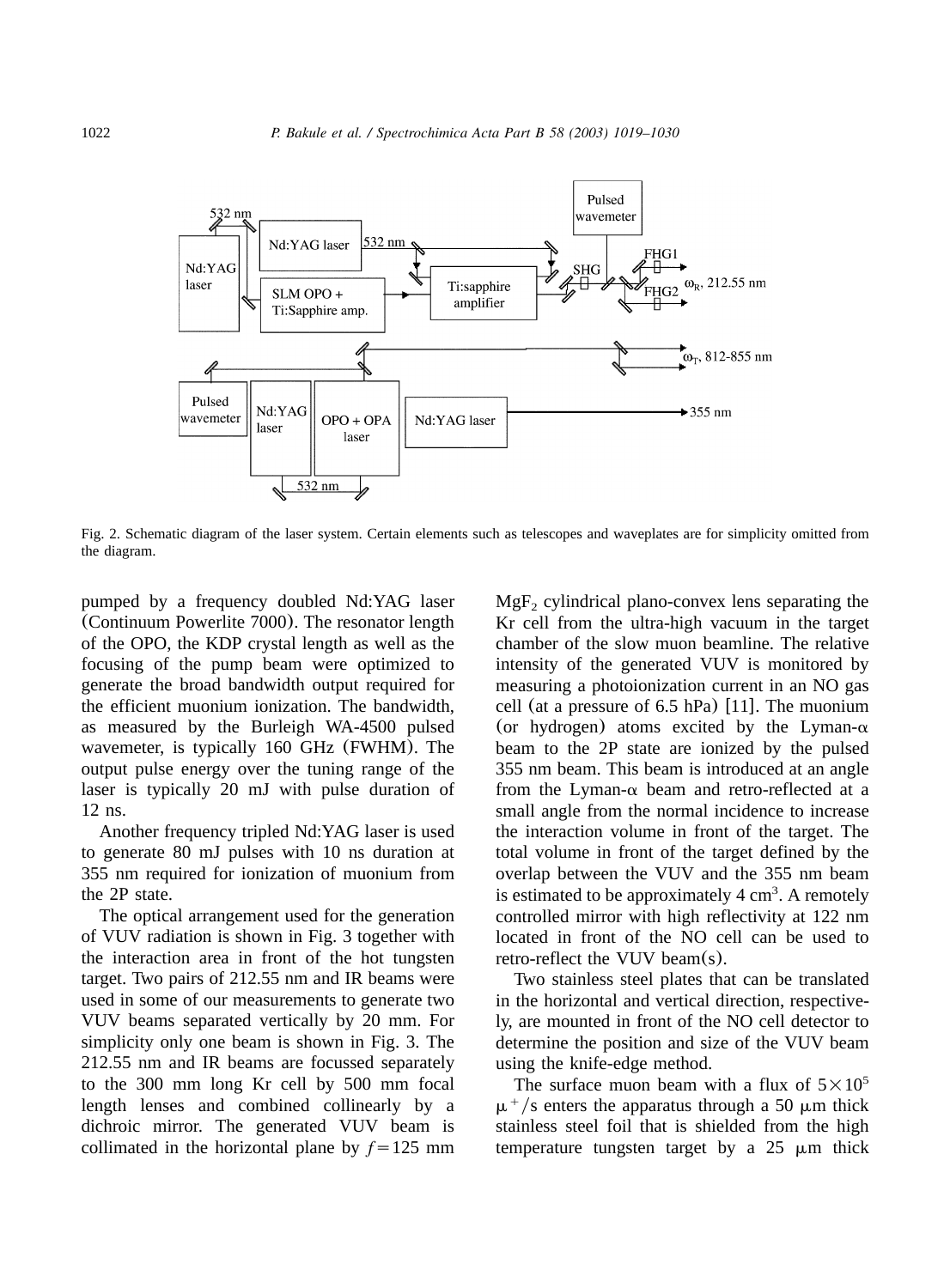<span id="page-4-0"></span>

Fig. 3. Schematic diagram of the setup used for the VUV generation and of the muonium production target area. The 355 nm beam introduced from above the Kr cell at 45 degrees from the VUV beam is not shown. In this figure, Kr stands for Kr cell, T for tungsten target, NO for NO ionization cell, KN for motorized 'knife-edge' plate.

tungsten foil degrader. The target, a high purity (99.9999%) tungsten foil of 50  $\mu$ m thickness, is located at the focus of the muon beam that was calculated to be of approximately 35 mm diameter. The target is heated to 2100 K by a d.c. current to maximize the muonium formation at the target surface. The laser pulses are triggered with a 0.4 ms delay after the pulse to allow for muonium propagation several millimetres away from the target.

The ionized particles are extracted by an immersion lens and transported through electrostatic quadrupoles, a bending magnet and electrostatic bend to a multichannel plate (MCP) detector  $[10]$  $[10]$  $[10]$ . The particle acceleration voltage can be adjusted between 0.5 and 10 kV. This slow muon transport beamline is evacuated down to ultra-high vacuum with three turbo pumps and a cryogenic pump. The bending magnet in the beamline enables separation of the extracted ions by their mass and thus select the type of particles transported to the MCP. The timing of the MCP signal, the muon beam trigger, as well as the timing of the laser pulses, and other relevant information were recorded with a CAMAC-based data acquisition system. The time-of-flight (TOF) of the particle through the beamline gives also a signature of the particle identity since particles of different mass will have different velocities at same acceleration voltage.

# **3. VUV generation in Kr and Ar gas mixtures**

The generation of VUV in Kr was investigated under various experimental conditions. The confocal parameters of the incident beams could be varied over a wide range by using different lenses  $(f=750 \text{ mm}, f=500 \text{ mm}, f=360 \text{ mm})$  and two beam expanding telescopes.

The efficiency of the VUV generation depends primarily on the phase mismatch per Kr atom  $C_{\text{Kr}} = \Delta k/N$  ( $\Delta k = k_{\text{VUV}} - 2k_{\text{R}} + k_{\text{T}}$ ), where *N* is the number density of Kr atoms. In case of the two photon resonant difference frequency mixing in the wavelength region near Lyman- $\alpha$  the mismatch  $C_{\text{Kr}}$  is negative [[4](#page-10-0)]. An analysis of four wave mixing with different confocal parameters  $[12]$  $[12]$  $[12]$  has shown that in case of negative wave-vector mismatch  $(\Delta k)$ , the maximum VUV energy is generated when  $\Delta k = -2/b_R$ . Thus, given the confocal parameter  $b_R$  of the 212.55 nm beam and the phase mismatch per atom near Lyman- $\alpha$  ( $C_{Kr}$ = –  $1.5\times10^{-17}$  cm<sup>2</sup>), the maximum VUV signal should be observed for an optimum Kr pressure  $(p_{opt})$  corresponding to  $p_{opt} = -2 K/(b_R C_{Kr})$ ,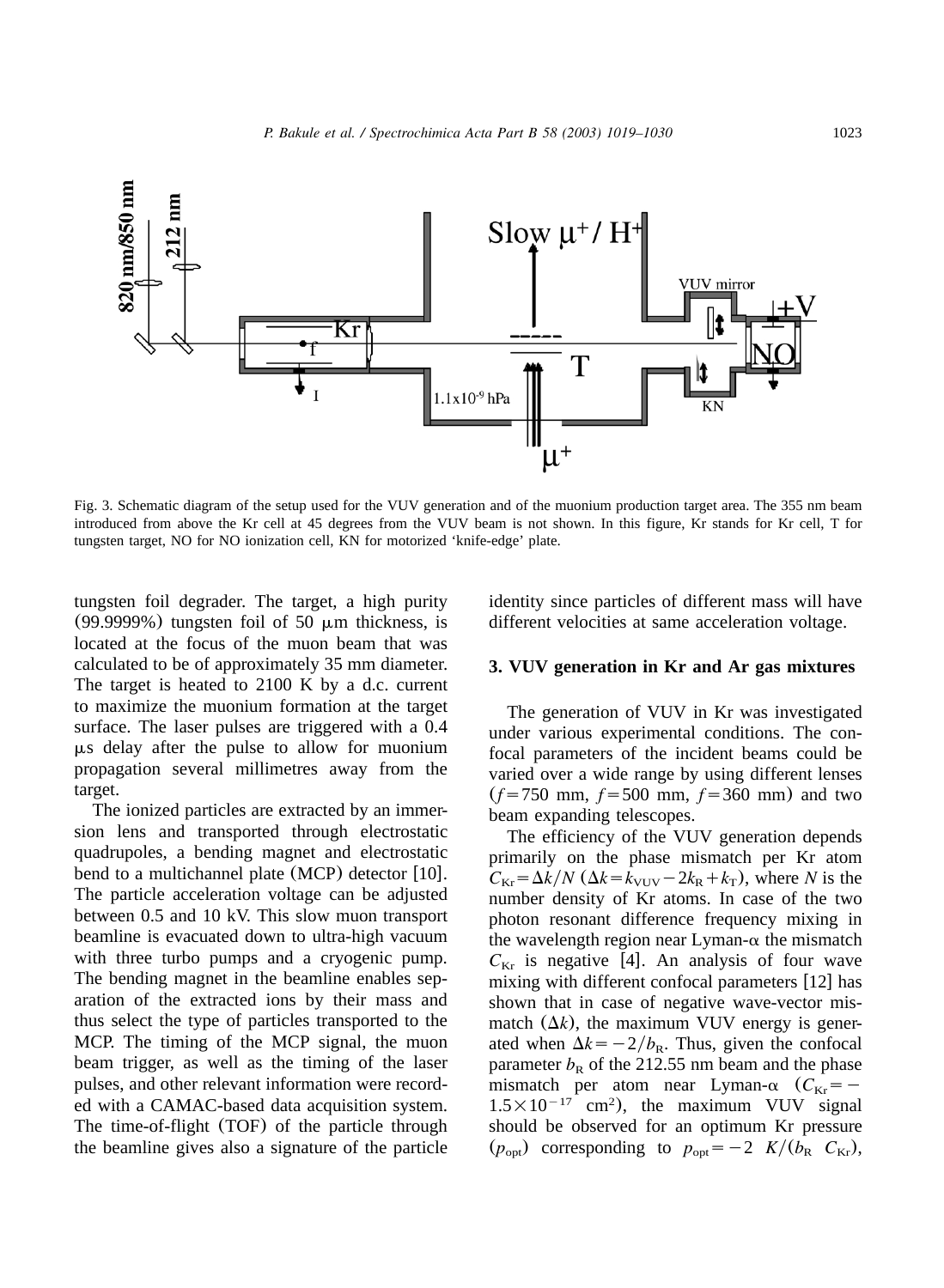

Fig. 4. Energy of hydrogen Lyman-a radiation generated in pure Kr gas and in phase-matched Kr–Ar mixture. Confocalparameters:  $b_R = 3$  cm,  $b_T = 2$  cm; energy of  $\omega_R$  beam 3.6 mJ, energy of  $\omega_T$  beam 5.6 mJ.

where  $K = p_{\text{Kr}} / N_{\text{Kr}}$ . This is in very good agreement with our experimental results when we observed the maximum VUV signal for  $b_R = 4$ , 2, and 0.5 cm at optimum Kr pressures 1.5, 2.5 and 11 hPa, respectively. Comparing the relative VUV energy for different confocal parameters, the largest value was observed for the weakest focusing tested  $(b_R =$ 4 cm,  $b_T = 5$  cm).

The wave vector mismatch limiting the VUV generation in pure Kr only to low number density can be compensated by using a buffer gas with a positive phase mismatch per atom in the Lyman- $\alpha$  region, such as Ar. In the limiting case of no absorption and ideal phase matching  $\Delta k=0$ , the generated VUV energy should theoretically increase as a square of the Kr partial pressure [[8,6](#page-10-0)]. Experiments performed by Marangos et al. at low input intensities and narrow bandwidth  $(E_R = 0.18 \text{ mJ}$  and  $E_T = 0.72 \text{ mJ}$  in pulses of 20 ns duration) have yielded an enhancement of the VUV energy in Kr–Ar mixture compared to optimum energy obtained in pure Kr of a factor of 100. Similar enhancement factor at Lyman- $\alpha$  frequency was observed in an experiment by Meyer et al.  $[13,8]$  $[13,8]$  $[13,8]$  using a different 2-photon resonance  $(4p<sup>5</sup>6p[3/2,2]$  requiring  $\lambda_R = 193$  nm). In both

cases the increase of the VUV energy was found to be increasing proportionally to partial Kr pressure. Under our experimental conditions, however, the enhancement of the VUV energy with Ar gas phase-matching is observed to be rather modest. Fig. 4 shows the relative generated energy in pure Kr gas and in the Kr–Ar mixture measured at hydrogen Lyman- $\alpha$  frequency demonstrating an enhancement of a factor of only 5 due to a strong saturation effect with increasing pressure of Kr– Ar mixture. The data for VUV generation in Kr– Ar mixture at different Kr partial pressures were measured by preparing a phase-matched mixture at 60 hPa Kr base pressure and then evacuating the cell. The optimum phase-matching ratios between Kr and Ar were found to be 1:4.0 and 1:5.8 for 121.57 nm (hydrogen) and 122.09 nm (muonium), respectively. The VUV energy, as shown in Fig. 4 was found to have a maximum at relatively low Kr pressure of 20 hPa.

We have investigated the dependence of the saturation pressure on some experimental conditions. We have found that the saturation pressure stays constant over a wide range of the incident energies of the 212.55 nm beam, from 0.1 to 3.5 mJ. The change of confocal parameters has also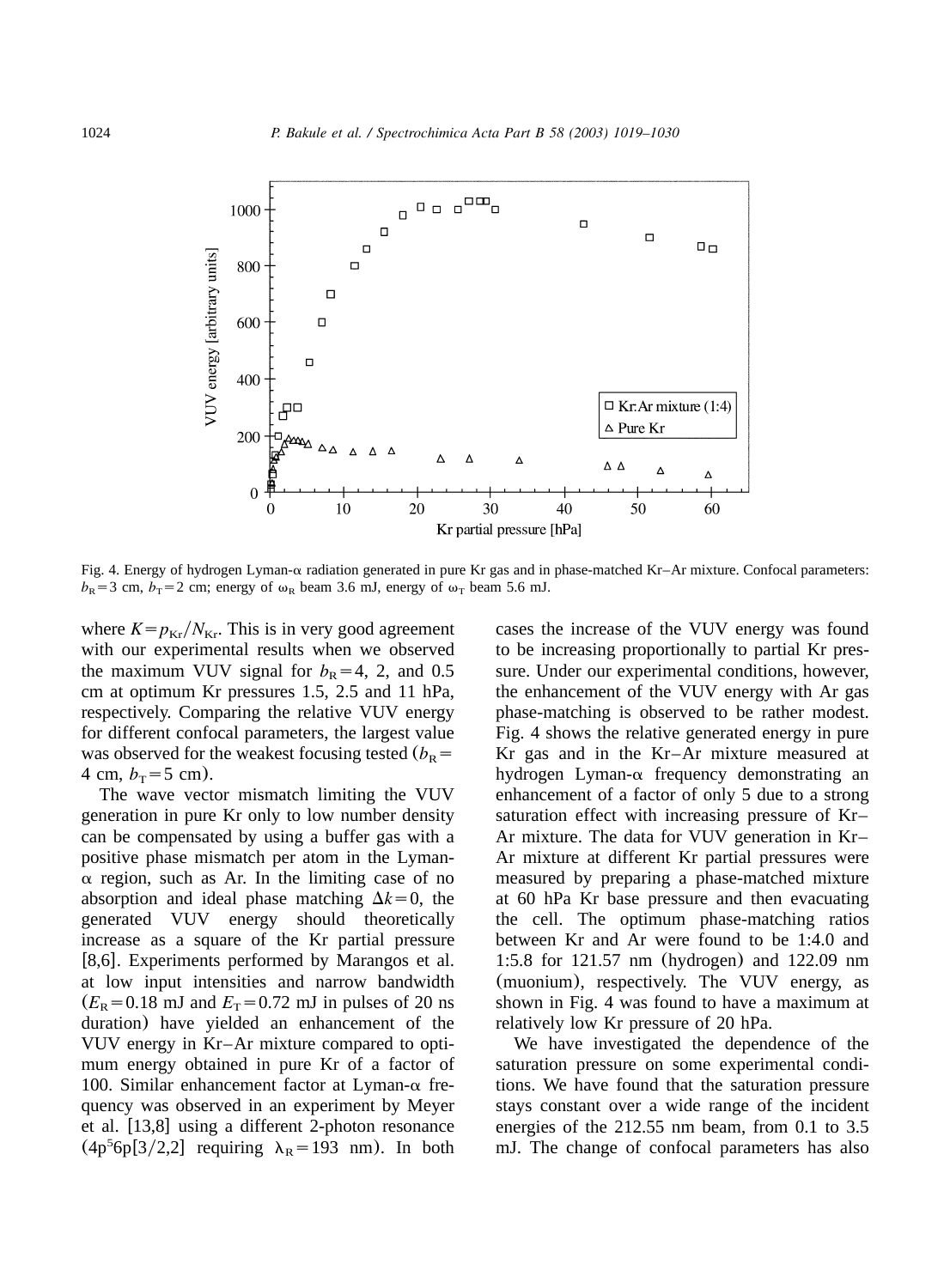had only a limited effect on the value of the saturation pressure and has not yielded any significant increase in the observed VUV energy.

A measurement of dependence of the VUV yield on the input energy of  $\omega_T$  beam has revealed a strong saturation, which occurs at energies as low as 1 mJ/pulse. The saturation energy of  $\omega_T$ depends on the energy of  $\omega_R$  and can be increased by increasing the energy of  $\omega_R$ . For example at  $E_R = 5$  mJ/pulse,  $b_R = 0.5$  cm and  $b_T = 0.4$  cm the saturation energy of  $\omega_R$  increases to 7 mJ/pulse.

Fig. 5 shows the dependence of the VUV signal on Kr partial pressure in the phase-matched Kr– Ar mixture measured at low energy of  $\omega_R$  and several energies of  $\omega_T$ . The measurements demonstrate that with increasing  $\omega_T$  energy the saturation effects limiting the VUV generation are stronger and that the saturation pressure at which the VUV output is maximized changes significantly.

There are several saturation and loss mechanisms which contribute to saturation at high energies, such as 3-photon ionization, two-photon re-absorption [[7](#page-10-0)], amplified spontaneous emission from  $4p^55p[1/2,0]$  state [[14](#page-11-0)], stimulated hyper-Raman scattering, self-defocusing [[15](#page-11-0)] and other non-linear effects. This results in either change of population distribution and related changes of refractive index that can lead to loss of phase matching, or to a direct depletion of the generated VUV beam or the incident  $\omega_T$  and  $\omega_R$  beams. At present we have no model that would consider all of the saturation and phase mismatch effects and explain the observed saturation behavior. Judging from the data in Fig. 5 and from the strong saturation of the VUV yield with increasing  $\omega_T$ energy a large contribution to the saturation is likely to come from two photon resonant reabsorption of VUV. The sum of the photon energies of the VUV and the  $\omega_T$  are inherently equal to  $2\omega_R$  and the two-photon absorption is thus resonantly enhanced. The saturation of the VUV signal with increasing power of  $\omega_T$ , which could be attributed to the two photon absorption, was also observed by Hilber et al.  $[7]$  $[7]$  $[7]$  in a resonantly enhanced sum-difference mixing experiment using  $4p^55p[5/2,2]$  transition ( $\lambda_R$  = 216.6 nm) in Kr, as well as in our earlier experiment at KEK  $[4]$  $[4]$  $[4]$ .



Fig. 5. Dependence of the VUV pulse energy on the Kr partial pressure (Kr:Ar=1:4) measured at low energy of 212.55 nm beam  $(E_R = 0.2 \text{ mJ})$  and several energies,  $E_T$  of the IR beam at  $\lambda_T$  = 844.9 nm. Confocal parameters of the input beams are  $b_R = 0.8$  cm, and  $b_T = 1$  cm. Dashed lines represent fit to the data in the form of  $\alpha p_{\text{Kr}}^{\beta} \exp(-\gamma p_{\text{Kr}})$ , where  $\alpha$ ,  $\beta$ , and  $\gamma$  are the fitting parameters.

Considering the relatively broad bandwidth of our  $\omega_T$  beam, the VUV generation can be, in principle, also limited by low acceptance bandwidth of the Kr–Ar mixture at higher pressures. The actual acceptance bandwidth depends on the shape of the phase matching integral that has maximum at  $\Delta k = 0$  and can be approximated as  $\exp(b_R \Delta k)$  for  $\Delta k \leq 0$  and as  $\exp(-b_T \Delta k)$  for  $\Delta k \geq 0$  [[8](#page-10-0)]. The acceptance bandwidth for large confocal parameters of the input beams could be expected to be of a comparable size to the  $\omega_T$ bandwidth at relatively low Kr pressure. To check whether this is the case, we have measured the VUV tuning range at the Kr partial pressure of 50 hPa in the phase-matched mixture near 212.5 nm ([Fig. 6](#page-7-0)). Though at this pressure the VUV signal was strongly saturated, the tuning range measured at full-width half-maximum was 0.45 nm. This is more than an order of magnitude larger than the bandwidth of the  $\omega_T$  beam (or the VUV beam) and we can conclude that the VUV yield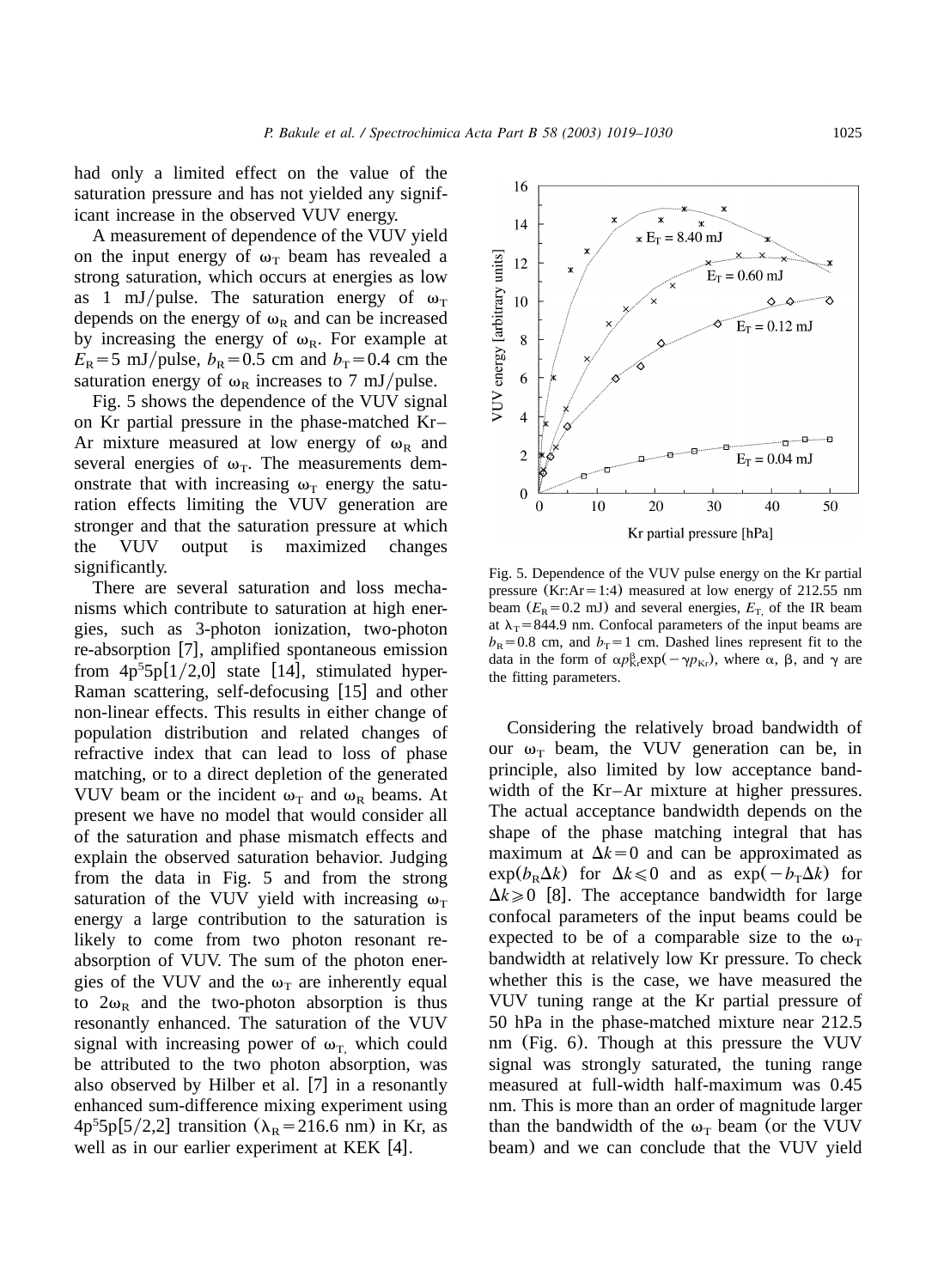<span id="page-7-0"></span>

Fig. 6. Measured tuning range near hydrogen Lyman-a wavelength using a phase-matched Kr–Ar mixture at a Kr partial pressure of 50 hPa. The dashed line represents a fit to the data with an approximated phase matching integral—see text. Confocal parameters:  $b_R = 0.8$  cm,  $b_T = 1$  cm; energy of  $\omega_R$  beam 3.6 mJ, energy of  $\omega_T$  beam 5.6 mJ.

saturation at this pressure is not due to the narrow acceptance bandwidth for phase-matching. The full tuning range on the high frequency side could not be measured due to the limited tuning range of our broadband OPO laser. The phase matching profile was fitted with the expected shape of the phase matching integral discussed above. The ratio of the confocal parameters giving the best fit to the data is  $b_R/b_T = 0.9$ .

## **4. Hydrogen ionization**

The whole experimental setup, including the laser system, ion transport beamline, and MCP detector, was tested by ionizing hydrogen atoms in front of the tungsten target. Given the capability of the setup to detect single particles, the experiment was performed using residual hydrogen in the ultra-high vacuum without introducing any additional  $H_2$  gas. The hydrogen atoms are produced by dissociation from  $H<sub>2</sub>$  on the surface of the heated tungsten target with maximum efficien-cy at target temperatures above 2000 K [[4](#page-10-0)].  $H^+$ ions were transported to the MCP with a characteristic TOF delay relative to the laser pulses and characteristic mass corresponding to protons. Up

to  $10<sup>5</sup>$  H<sup>+</sup> were observed per laser pulse from an ionization volume of approximately  $4 \text{ cm}^3$  at ultrahigh vacuum pressures of only  $1.1\times10^{-9}$  hPa. Only one VUV beam without the VUV retroreflecting mirror was used for these measurements. The VUV intensity can be increased by a factor of three if both VUV beams and the retro-reflection mirror are used.

We have also measured the value of the Lymana wavelength to check calibration of our wavemeters. [Fig. 7](#page-8-0) shows the measured yield of laser ionized hydrogen as a function of VUV wavelength near 121.6 nm. The VUV wavelength was determined from direct measurements of  $\omega_{\rm R}/2$  and  $\omega$ <sub>T</sub> using a pulsed wavemeter. The measured center wavelength of 121.568 nm is in very good agreement with the theoretical Lyman- $\alpha$  wavelength (121.5676 nm). The measured line profile is a convolution of the Doppler profile of hydrogen at 1900 K, with FWHM of 78 GHz, and of the Lorentzian profile of the OPO laser output. The data were therefore fitted with a Voigt profile. The linewidth measured at FWHM is 122 GHz. This is lower than the bandwidth of the OPO laser (160 GHz) indicating possible line narrowing in the VUV generation process.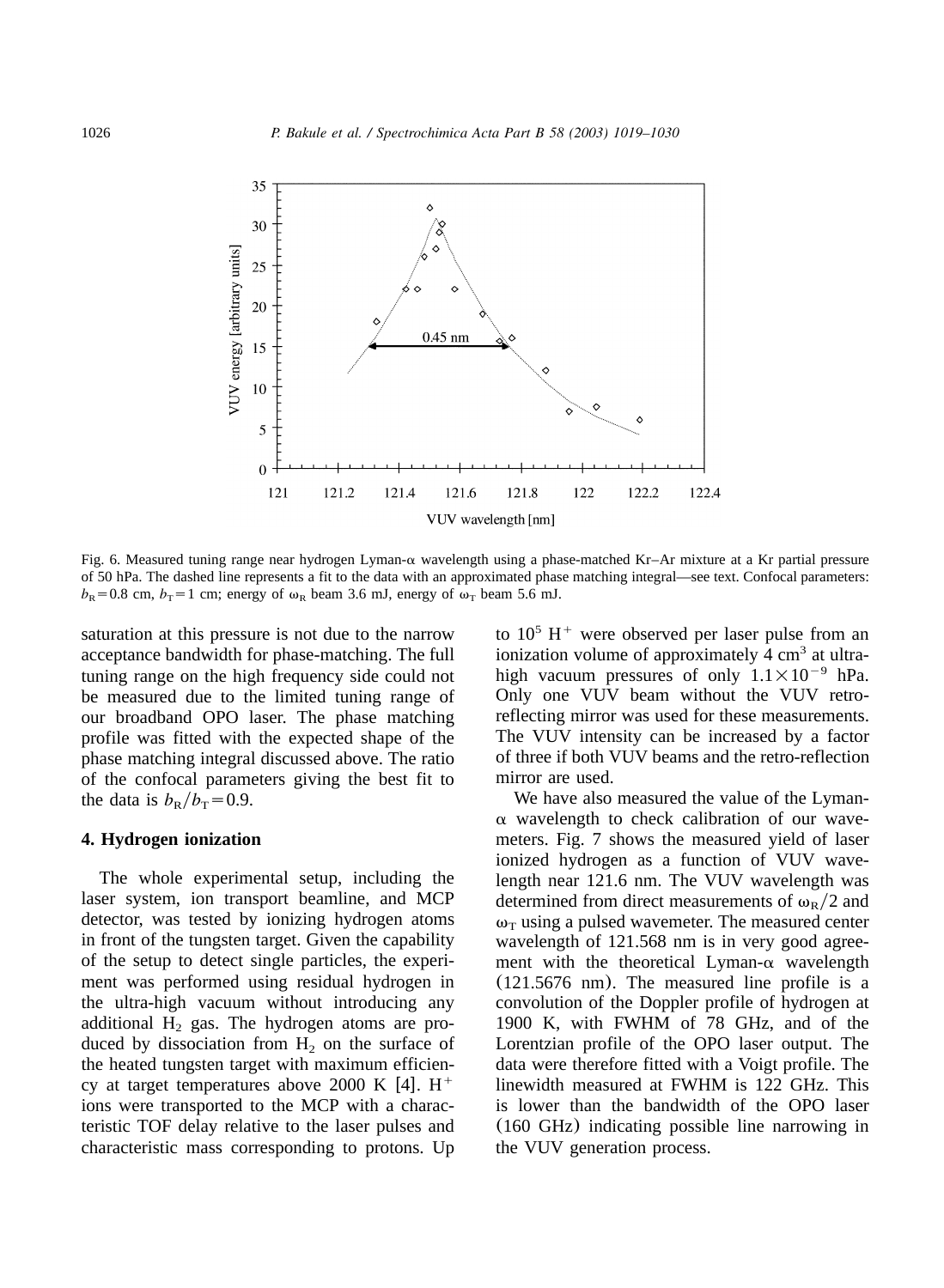<span id="page-8-0"></span>

Fig. 7. Yield of laser ionized hydrogen detected on the MCP as a function of wavelength near 121.6 nm. Solid line represents a Voigt profile fit to the measured data.

#### **5. Slow muon generation**

The slow muon generation experiment was carried out in the summer of 2001 for 5 days. The surface of the tungsten target was cleaned in oxygen atmosphere with  $4\times10^{-7}$  hPa pressure at 1800 K for 8 h before the start of the experiment when the temperature was increased to 2000 K for the muonium production.

The muon pulse repetition rate at the ISIS facility is 50 Hz, twice the repetition rate of the laser system. This allowed us to make easily measurements with and without the laser ionization. An observed TOF spectrum is shown in [Fig.](#page-9-0) [8.](#page-9-0) A clear signal appeared only when the VUV light was introduced in front of the target, and the observed peak was confirmed to correspond to the calculated TOF for slow muons at the acceleration voltage of 7.5 kV. Time  $t=0$  in [Fig. 8](#page-9-0) was chosen to be 120 ns prior to the laser Q-switch trigger, so that the Q-switch trigger could be recorded simultaneously. Time jitter of 20 ns originating in the data acquisition system was observed on both the Q-switch trigger signal and the slow muon signal. The measured width of the slow muon peak in the TOF spectrum is limited by this jitter. The real width is expected to be about a factor of two smaller. The electric field gradient of  $100 \text{ V/cm}$ in front of the target introduces an additional uncertainty on the energy of the particles detected at the MCP position. The extraction energy of the  $\mu^+$  depends on the distance from the target at which the muonium is ionized. For the VUV beam diameter of 8 mm this effect introduces an energy uncertainty of 80 eV and respective TOF uncertainty of 7.5 ns.

If required, this energy uncertainty can be reduced by reducing the size of the VUV beam and by reducing the electric field gradient in front of the target. Reduction of the energy uncertainty to below 10 eV should be achievable without significant loss in the number of slow muons that are generated and extracted from the target area. The VUV pulse energies generated by the laser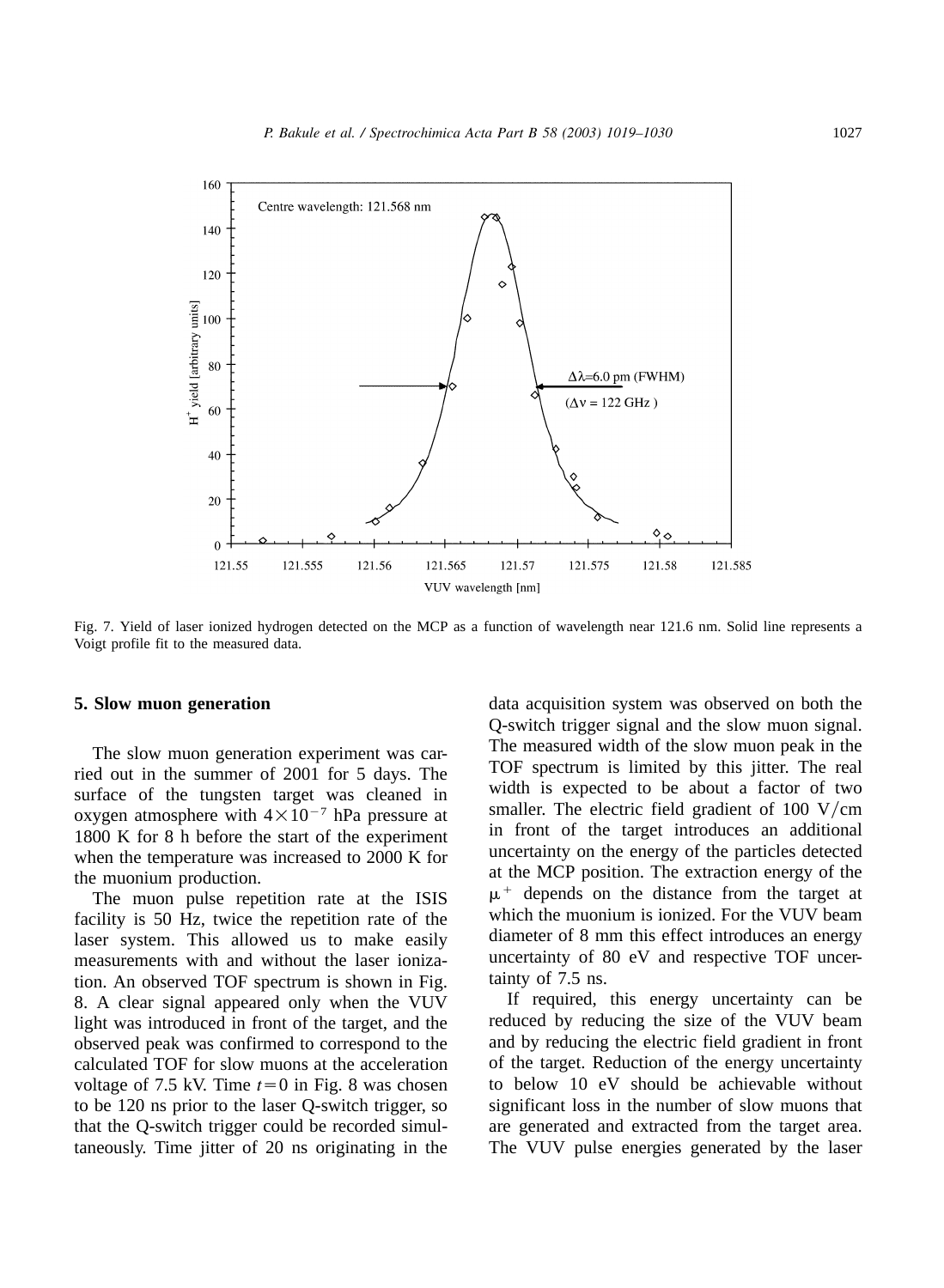<span id="page-9-0"></span>

Fig. 8. Comparison of slow muon TOF spectrum measured with and without the laser ionization. The beamline acceleration voltage was 7.5 kV.

system are currently not high enough to saturate the 1S–2P transition. Therefore, the reduction of the number muonium atoms in a more focused laser beam would be compensated by the increased ionization efficiency.

The muonium yield was also measured as a function of the difference wavelength  $\lambda_T$ . Maximum yield of slow muons was observed for  $\lambda$ <sub>T</sub> $=$ 821.1 nm corresponding to the generated VUV wavelength of 122.08 nm. This is in agreement with the expected 1S–2P transition frequency in muonium (122.0891 nm). We have also scanned the timing of laser pulses relative to the incoming muon pulse. It was found that the yield is maximized when the laser is introduced  $0.4 \mu s$  after the muon pulse. This agrees with previous experiments on muonium production from hot metal surfaces [[3](#page-10-0)].

# **6. Conclusion**

Generation of ultra-slow muon beam from pulsed surface muon beam using two photon resonant laser ionization of muonium was demonstrated. The measured yield of 0.03  $\mu$ <sup>+</sup>/s obtained during the first beamtime is currently below the design value for this apparatus. Unfortunately, the design of our apparatus does not currently allow us to measure the absolute muonium production and the absolute VUV energy independently. It is therefore difficult to determine the exact reason for the low slow muon yield.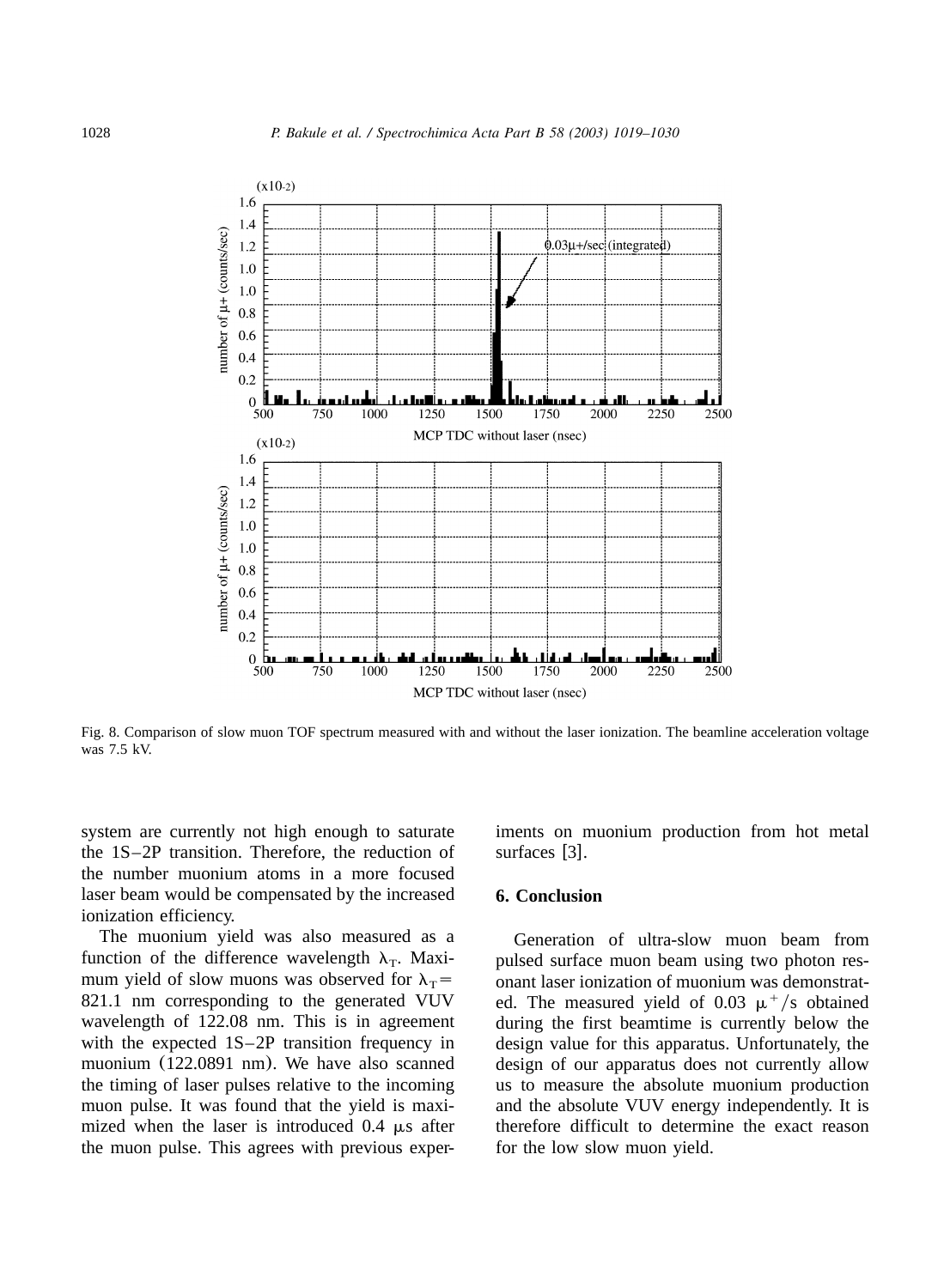<span id="page-10-0"></span>The hydrogen ionization measurements have shown that up to  $10<sup>5</sup>$  H<sup>+</sup> per pulse can be obtained at a vacuum level  $1.1 \times 10^{-9}$  hPa. Assuming that the pressure corresponds to free hydrogen atoms only, we can estimate the combined ionization and detection efficiency to be better than  $10^{-3}$ . Assuming the surface muon beam intensity of  $5\times10^5$  $\mu^+$ /s, the efficiency of conversion to muonium of 2%, fraction of the muonium in the laser beam of 50%, and decay of 50% of the muons in flight, we can then expect slow muon yield of the order  $1 \mu^{+}/s$ .

The discrepancy is likely to be due to low efficiency of muonium production. An improvement can be expected from experimental tuning of the momentum of the initial muon beam to match the thickness of the target. Relative muonium yield as a function of the muon beam momentum can be, in principle, measured by the laser ionization in our apparatus. We have also found that a beam collimator placed on the input of our apparatus was partly blocking the muon beam and contributed to the reduction of the observed slow muon signal. The slow muon signal showed almost linear dependence on energies of both VUV and the 355 nm pulses, suggesting that significant improvement can be gained by improving the efficiency of VUV generation.

Further work is in progress to better understand the saturation processes involved in the generation of the intense VUV radiation in phase-matched gas mixtures of Kr and Ar and to install a calibrated VUV detector to measure the absolute energy of the generated VUV pulses.

### **Acknowledgments**

The authors would like to acknowledge Drs K. Ishida, T. Matsuzaki, and I. Watanabe for their contributions to the construction of the experimental set-up, and Dr Marangos for helpful discussions on the subject of VUV generation. The authors would like to thank Mr Fujino and Mr Shiraishi for their contribution to the building of the laser system. This research was partially supported by the Japanese Ministry of Education, Science,

Sports and Culture, Grant-in-Aid for Scientific Research (B), 2000, 11559019.

### **References**

- [1] E. Morenzoni, in: S. Lee, S. Likcoyne, R. Cywinski (Eds.), Muon Science, Institute of Physics Publishing, 1999, pp. 343–404.
- [2] E. Morenzoni, H. Glückler, T. Prokscha, H.P. Weber, E.M. Forgan, T.J. Jackson, H. Luetkens, Ch. Niedermayer, M. Pleines, M. Birke, A. Hofer, J. Litterst, T. Riseman, G. Schatz, Low-energy  $\mu$ SR at PSI: present and future, Physica B 289–290 (2000) 653–657.
- [3] A.P. Mills Jr, J. Imazato, S. Saitoh, A. Uedono, Y. Kawashima, K. Nagamine, Generation of thermal muonium in vacuum, Phys. Rev. Lett. 56 (14) (1986) 1463–1466.
- [4] Y. Miyake, J.P. Marangos, K. Shimomura, P. Birrer, T. Kuga, K. Nagamine, Laser system for the resonant ionization of hydrogen-like atoms produced by nuclear reactions, Nucl. Instr. Meth. Phys. Res. B 95 (1995) 265–275.
- [5] T. Matsuzaki, K. Ishida, K. Nagamine, I. Watanabe, G.H. Eaton, W.G. Williams, The RIKEN-RAL pulsed muon facility, Nucl. Instr. Meth. Phys. Res. A 465 (2– 3) (2001) 365–383.
- [6] J.P. Marangos, N. Shen, H. Ma, M.H.R. Hutchinson, J.P. Connerade, Broadly tunable vacuum-ultraviolet radiation source employing resonant enhanced sum-difference frequency mixing in krypton, J. Opt. Soc. Am. B 7 (7) (1990) 1254–1259.
- [7] G. Hilber, A. Lago, R. Wallenstein, Broadly tunable vacuum-ultraviolet/extreme-ultraviolet radiation generated by resonant third-order frequency conversion in krypton, J. Opt. Soc. Am. B 4 (1987) 1753–1764.
- [8] G.W. Faris, S.A. Meyer, M.J. Dyer, M.J. Banks, Twophoton-resonant difference frequency mixing with an ArF excimer laser: vacuum-ultraviolet generation and multiphoton spectroscopy, J. Opt. Soc. Am. B 17 (11) (2000) 1856–1866.
- [9] K. Miyazaki, H. Sakai, T. Sato, Two-photon resonances in Xe and Kr for the generation of tunable coherent extreme UV radiation, Appl. Opt. 28 (4) (1989) 699–702.
- [10] Y. Miyake, K. Shimomura, Y. Matsuda, R.J. Scheuermann, P. Bakule, S. Makimura, P. Strasser, S.N. Nakamura, K. Ishida, T. Matsuzaki, I. Watanabe, K. Nagamine, Construction of the experimental set-up for ultra slow muon generation by thermal Mu ionization method at RIKEN-RAL, Physica B 289–290 (2000) 666–669.
- [11] J.A.R. Samson, Techniques of vacuum ultraviolet spectroscopy, Wiley Series in pure and applied spectroscopy, New York; London, 1967.